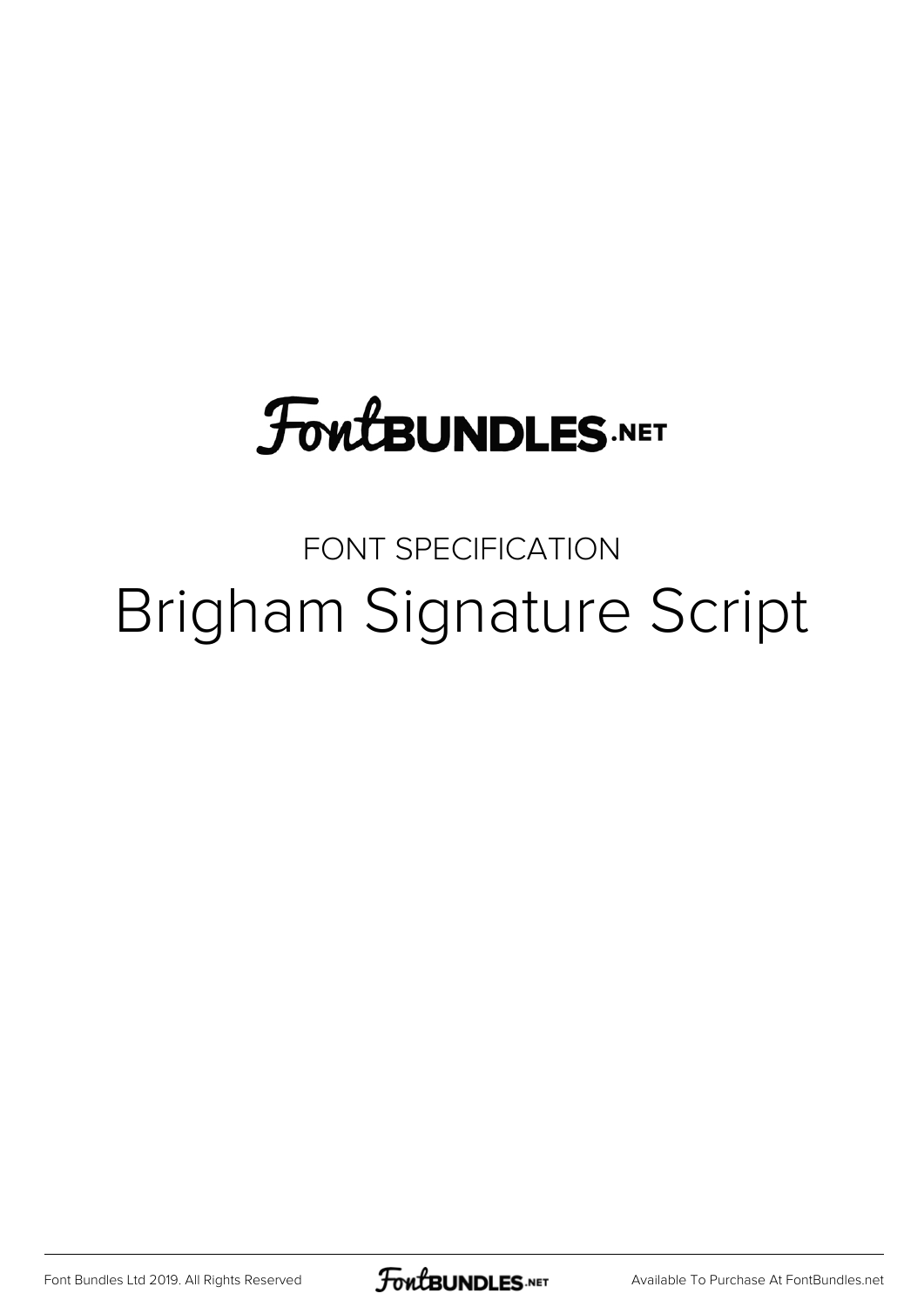## Brigham - Regular

**Uppercase Characters** 

ABCDEFGHIJKCNNOPQ  $RSTUVWXYZ$ 

Lowercase Characters



**Numbers** 

0123456789

**Punctuation and Symbols** 

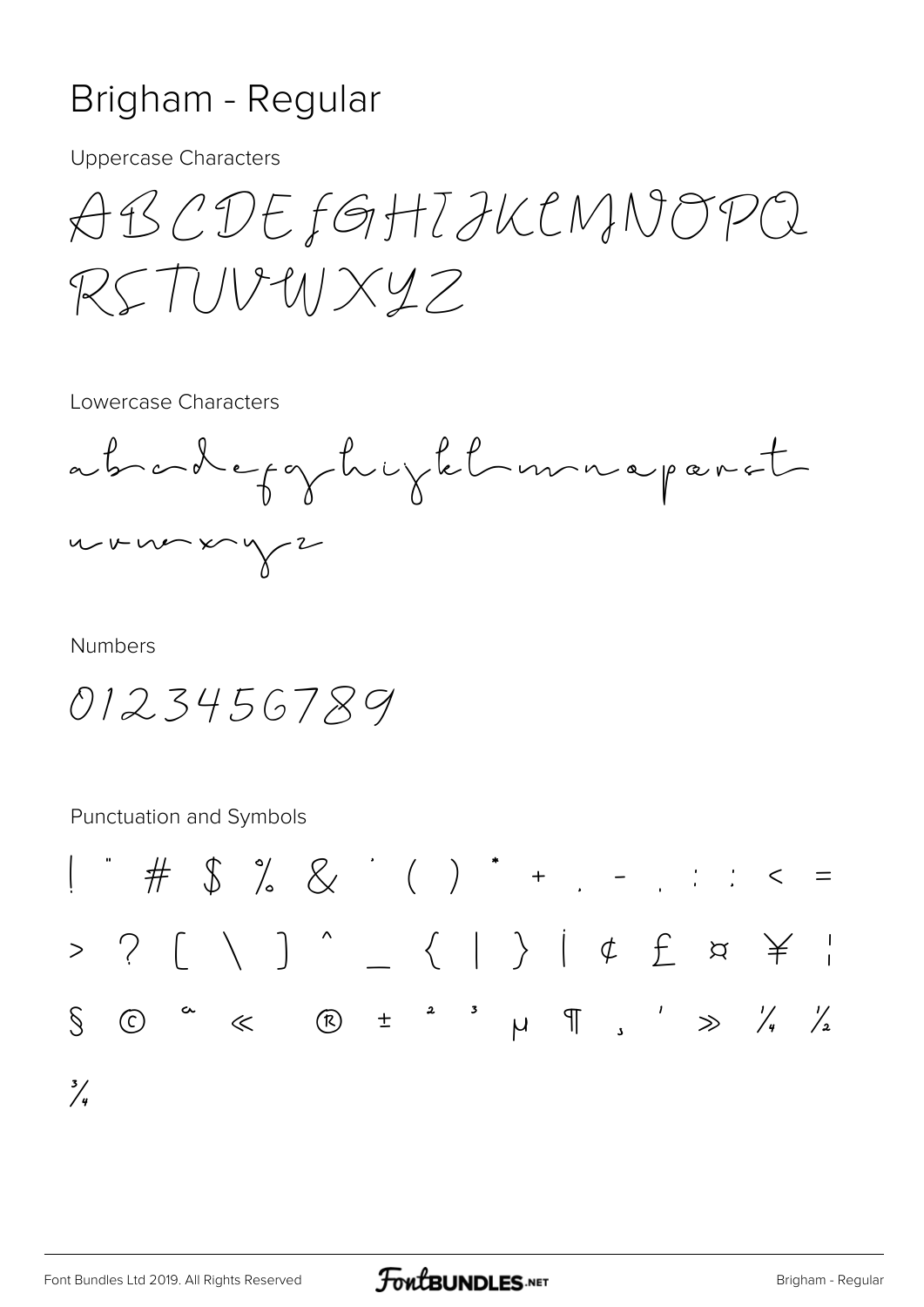All Other Glyphs